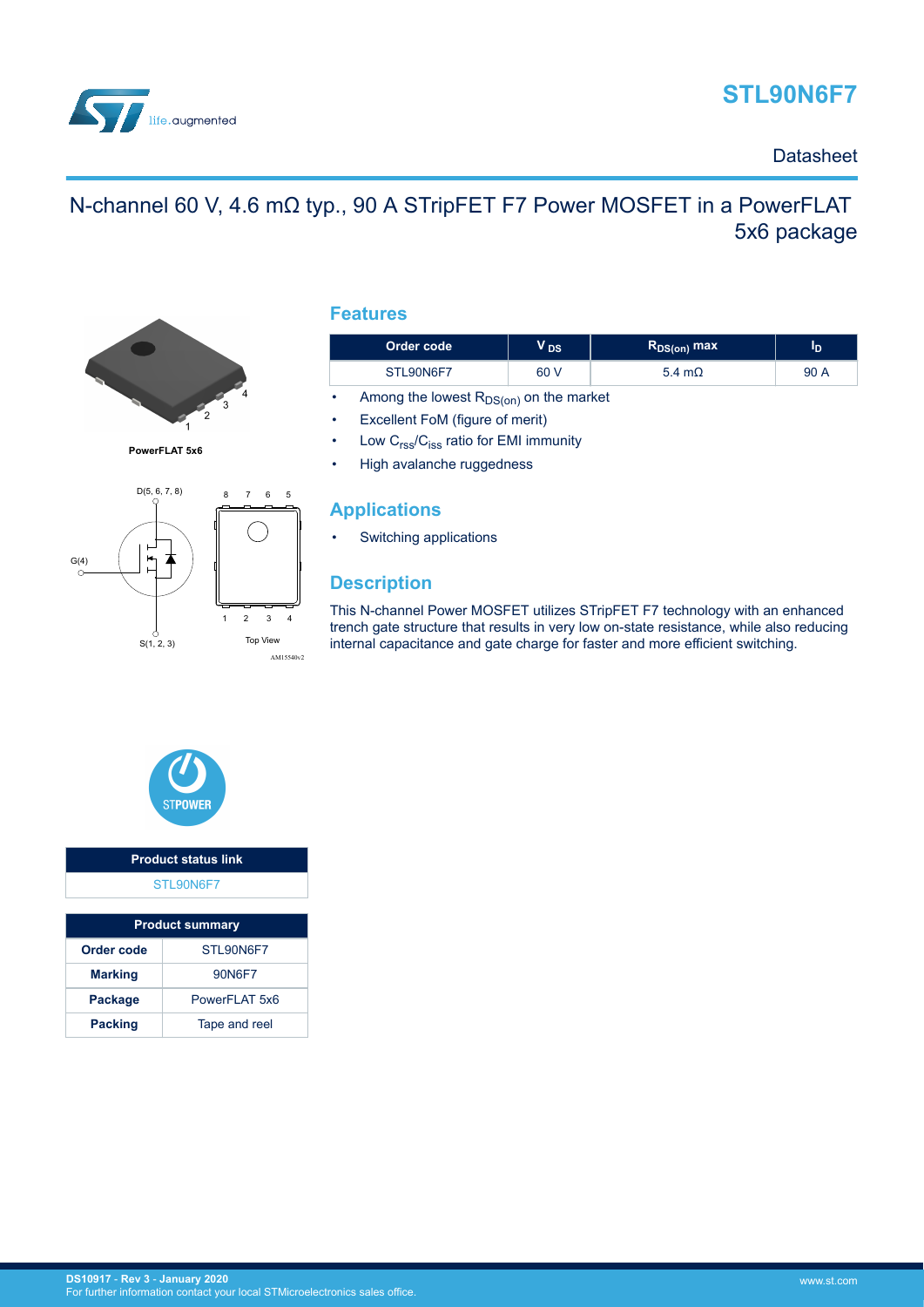# **1 Electrical ratings**

| <b>Symbol</b>            | <b>Parameter</b>                                               | Value        | <b>Unit</b>    |
|--------------------------|----------------------------------------------------------------|--------------|----------------|
| $V_{DS}$                 | Drain-source voltage                                           | 60           | $\vee$         |
| $V_{GS}$                 | Gate-source voltage                                            | ± 20         | V              |
| $I_D$ (1)                | Drain current (continuous) at $T_C = 25 °C$                    | 90           | A              |
| $I_{\text{D}}^{(1)}$     | Drain current (continuous) at $T_c$ = 100 °C                   | 66           | $\overline{A}$ |
| $I_{DM}$ (1) (2)         | Drain current (pulsed)                                         | 360          | $\overline{A}$ |
| $I_D$ (3)                | Drain current (continuous) at $T_{\text{pcb}} = 25 \text{ °C}$ | 21           | A              |
| $I_D$ (3)                | Drain current (continuous) at $T_{\text{pcb}}$ = 100 °C        | 15           | A              |
| $I_{DM}$ (2) (3)         | Drain current (pulsed)                                         | 84           | $\overline{A}$ |
| $P_{TOT}$ <sup>(1)</sup> | Total dissipation at $T_C = 25 °C$                             | 94           | W              |
| $P_{TOT}$ (3)            | Total dissipation at $T_{\text{pcb}}$ = 25 °C                  | 4.8          | W              |
| $T_{\text{stg}}$         | Storage temperature                                            | $-55$ to 175 | $^{\circ}$ C   |
| $T_j$                    | Max. operating junction temperature                            | 175          | $^{\circ}$ C   |

### **Table 1. Absolute maximum ratings**

*1. This value is rated according to Rthj-c*

*2. Pulse width limited by safe operating area*

*3. This value is rated according to Rthj-pcb*

#### **Table 2. Thermal data**

| <b>Symbol</b>                    | <b>Parameter</b>                      | <b>Value</b> | Unit          |
|----------------------------------|---------------------------------------|--------------|---------------|
| $R_{\text{thip}}$ <sub>(1)</sub> | Thermal resistance junction-pcb max.  | 31.3         | $\degree$ C/W |
| R <sub>thi-case</sub>            | Thermal resistance junction-case max. | 1.6          | $\degree$ C/W |

*1. When mounted on FR-4 board of 1 inch², 2oz Cu, t < 10 sec*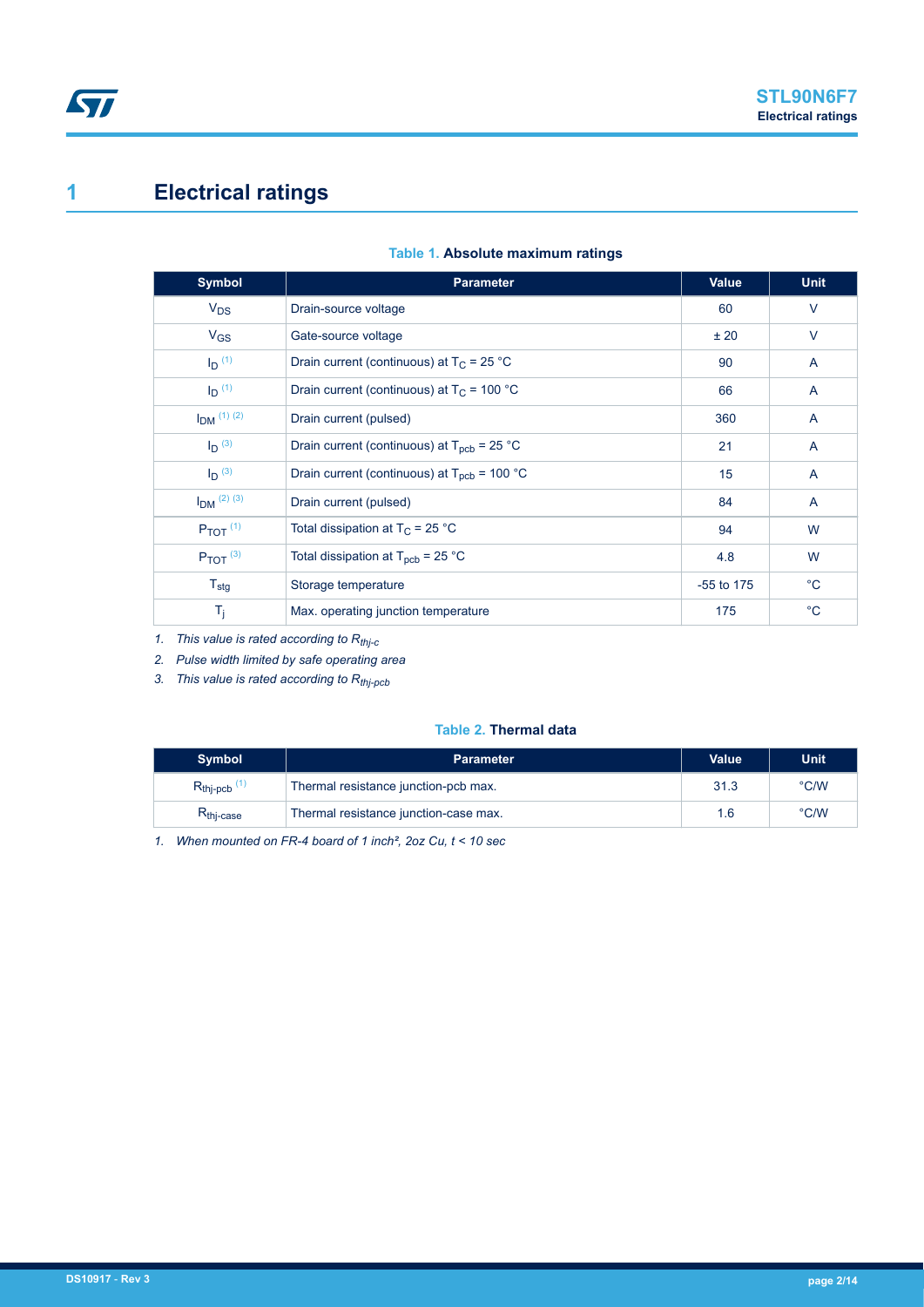# **2 Electrical characteristics**

 $(T_C = 25 °C$  unless otherwise specified)

| <b>Symbol</b>           | <b>Parameter</b>                     | <b>Test conditions</b>                | Min.           | Typ.   | Max.   | <b>Unit</b> |
|-------------------------|--------------------------------------|---------------------------------------|----------------|--------|--------|-------------|
| $V_{(BR)DSS}$           | Drain-source breakdown<br>voltage    | $I_D = 1$ mA, $V_{GS} = 0$ V          | 60             |        |        | $\vee$      |
| <b>I</b> <sub>DSS</sub> | Zero gate voltage<br>drain current   | $V_{GS} = 0 V$<br>$V_{DS}$ = 60 V     |                |        | 1      | μA          |
| $_{\text{GSS}}$         | Gate-body leakage<br>current         | $V_{GS}$ = 20 V, $V_{DS}$ = 0 V       |                |        | 100    | nA          |
| $V_{GS(th)}$            | Gate threshold voltage               | $V_{DS} = V_{GS}$ , $I_D = 250 \mu A$ | $\overline{2}$ |        | 4      | $\vee$      |
| $R_{DS(on)}$            | Static drain-source<br>on-resistance | $V_{GS}$ = 10 V, $I_D$ = 10.5 A       |                | 0.0046 | 0.0054 | Ω           |

#### **Table 3. On /off states**

#### **Table 4. Dynamic**

| Symbol           | <b>Parameter</b>             | <b>Test conditions</b>                            | Min.                     | Typ. | Max.                     | <b>Unit</b> |
|------------------|------------------------------|---------------------------------------------------|--------------------------|------|--------------------------|-------------|
| $C_{iss}$        | Input capacitance            |                                                   | $\overline{\phantom{0}}$ | 1600 |                          | pF          |
| $C_{\text{oss}}$ | Output capacitance           | $V_{DS}$ = 25 V, f = 1 MHz,<br>$V_{GS} = 0 V$     | $\overline{\phantom{0}}$ | 880  | $\overline{\phantom{0}}$ | pF          |
| C <sub>rss</sub> | Reverse transfer capacitance |                                                   | ٠                        | 66   | $\overline{\phantom{0}}$ | pF          |
| $Q_{q}$          | Total gate charge            |                                                   | ٠                        | 25   | $\overline{\phantom{0}}$ | nC          |
| $Q_{gs}$         | Gate-source charge           | $V_{DD}$ = 30 V, $I_D$ = 21 A,<br>$V_{GS}$ = 10 V |                          | 72   | $\overline{\phantom{0}}$ | nC          |
| $Q_{gd}$         | Gate-drain charge            |                                                   | $\overline{\phantom{0}}$ | 8.1  | $\overline{\phantom{a}}$ | nC          |

### **Table 5. Switching times**

| <b>Symbol</b> | <b>Parameter</b>    | <b>Test conditions</b>                                                   | Min. | Typ. | Max. | <b>Unit</b> |
|---------------|---------------------|--------------------------------------------------------------------------|------|------|------|-------------|
| $t_{d(on)}$   | Turn-on delay time  | $V_{DD}$ = 30 V, $I_D$ = 10.5 A,<br>$R_G = 4.7 \Omega$ , $V_{GS} = 10 V$ |      | 15   |      | ns          |
|               | Rise time           |                                                                          |      | 17.6 |      | ns          |
| $t_{d(Off)}$  | Turn-off delay time |                                                                          |      | 24.4 |      | ns          |
|               | Fall time           |                                                                          |      | 7.8  | ٠    | ns          |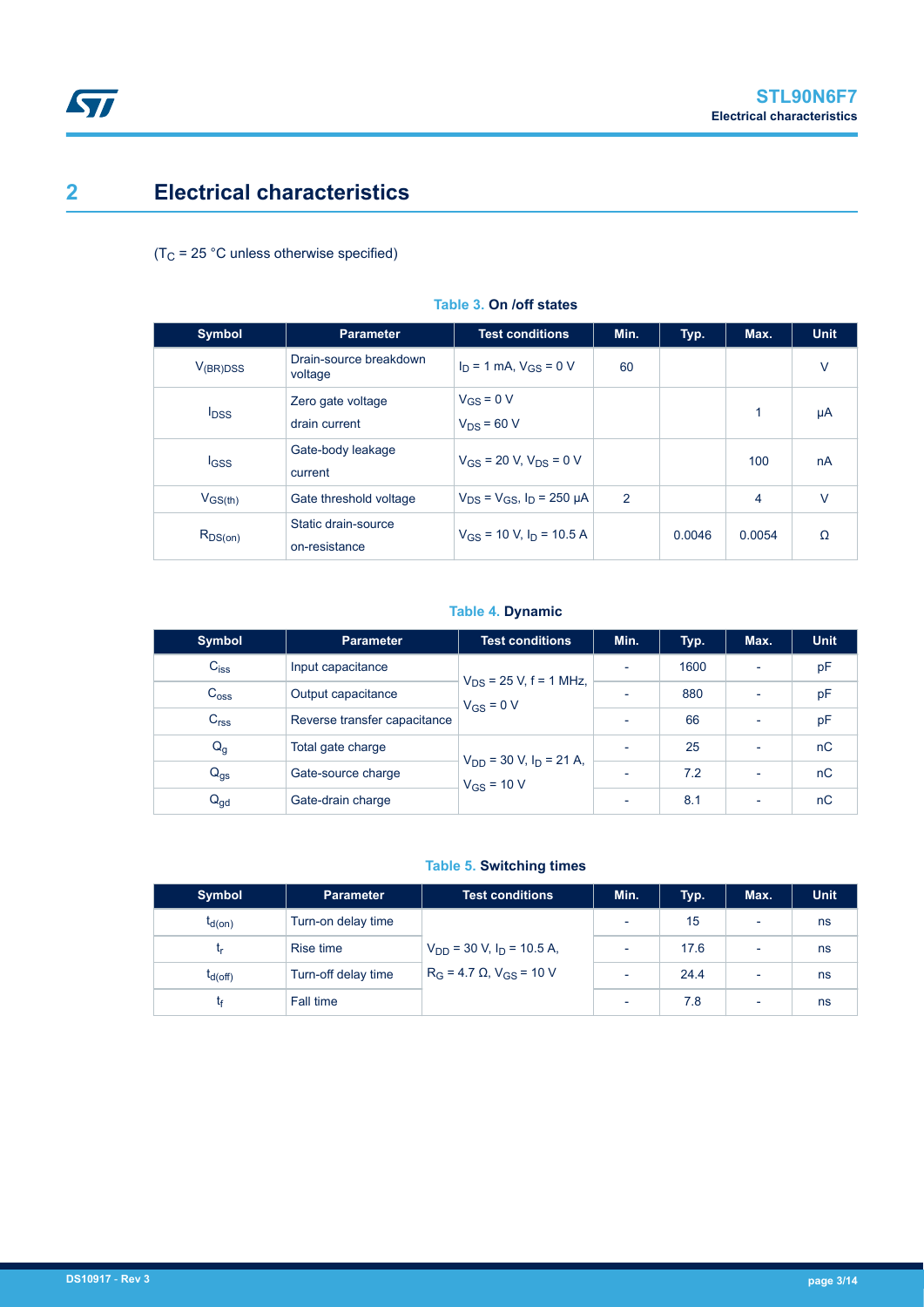#### **Table 6. Source-drain diode**

| <b>Symbol</b>     | <b>Parameter</b>         | <b>Test conditions</b>                            | Min.                     | Typ. | Max. | <b>Unit</b> |
|-------------------|--------------------------|---------------------------------------------------|--------------------------|------|------|-------------|
| $V_{SD}$ $^{(1)}$ | Forward on voltage       | $I_{SD}$ = 21 A, $V_{GS}$ = 0 V                   | $\overline{\phantom{0}}$ |      | 1.2  |             |
| <b>Lrr</b>        | Reverse recovery time    |                                                   | $\overline{\phantom{a}}$ | 39.6 |      | ns          |
| $Q_{rr}$          | Reverse recovery charge  | $I_D = 21$ A, di/dt = 100 A/µs<br>$V_{DD} = 48 V$ |                          | 36   |      | nC          |
| <b>IRRM</b>       | Reverse recovery current |                                                   | $\overline{\phantom{a}}$ | 1.8  |      |             |

*1. Pulsed: pulse duration = 300 µs, duty cycle 1.5%*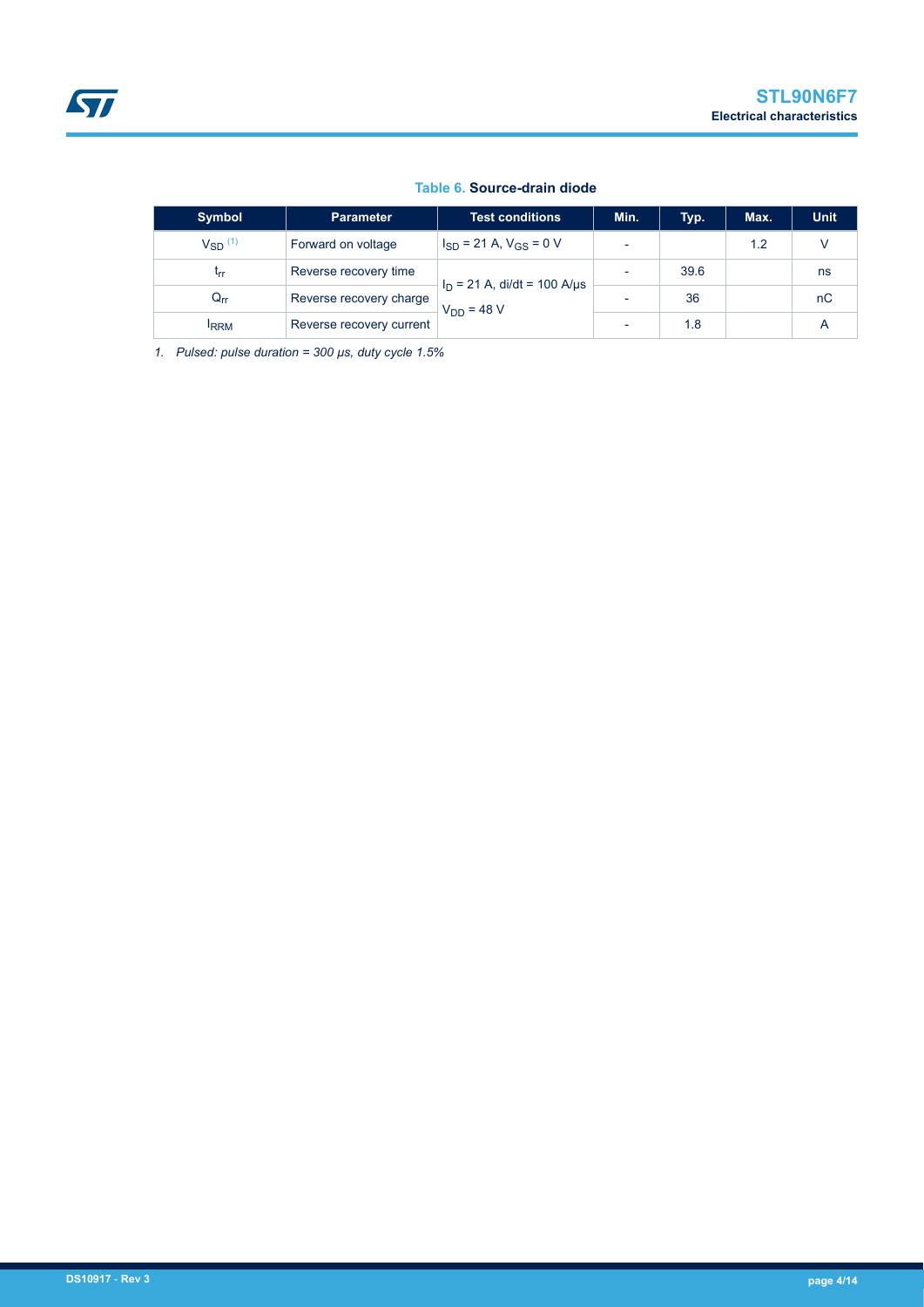$\mathbb{F}_{\mathsf{p}}(\mathsf{s})$ 

 $\overrightarrow{V}$  GS (V)

### **2.1 Electrical characteristics curves**









0 2 4 6 8

**Figure 4. Transfer characteristics**

 $V_{DS}$  = 10 V

150

I<br>D<br>(A)

100

 $0<sub>l</sub>$ 

GIPG100615OD6CLTCH



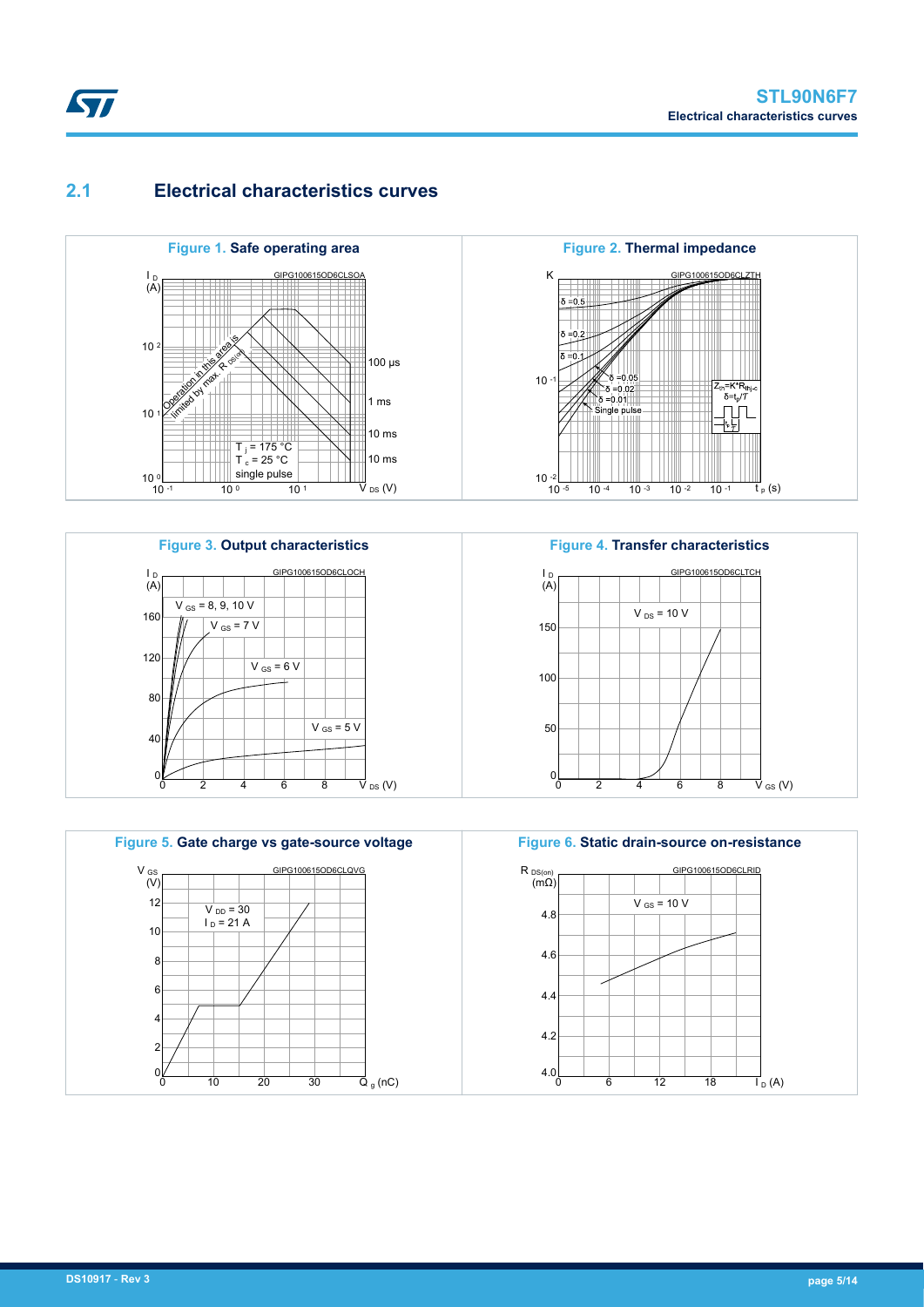









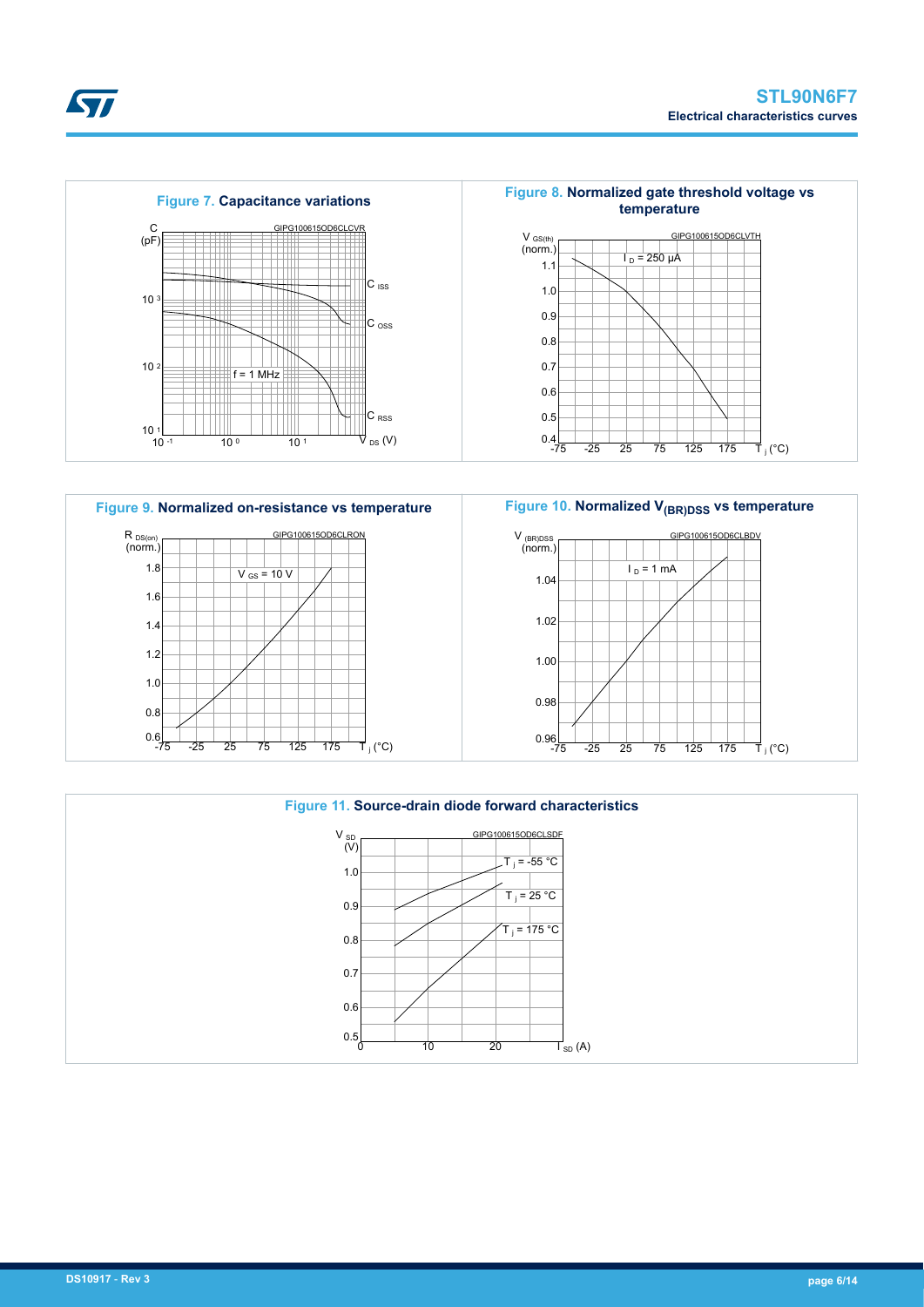# **3 Test circuits**











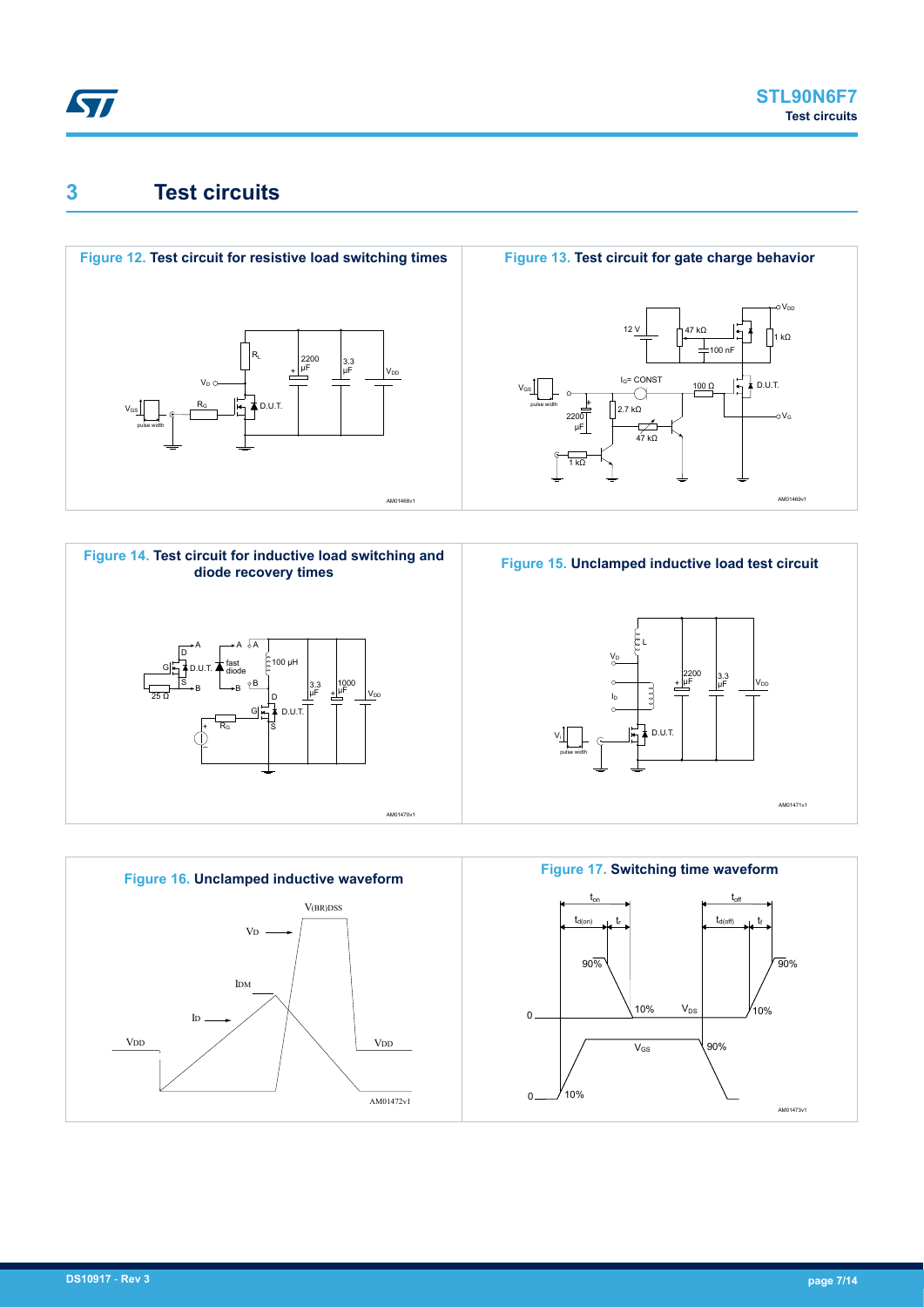# <span id="page-7-0"></span>**4 Package information**

In order to meet environmental requirements, ST offers these devices in different grades of [ECOPACK](https://www.st.com/ecopack) packages, depending on their level of environmental compliance. ECOPACK specifications, grade definitions and product status are available at: [www.st.com.](http://www.st.com) ECOPACK is an ST trademark.

### **4.1 PowerFLAT 5x6 type C package information**



### **Figure 18. PowerFLAT 5x6 type C package outline**

8231817\_typeC\_Rev18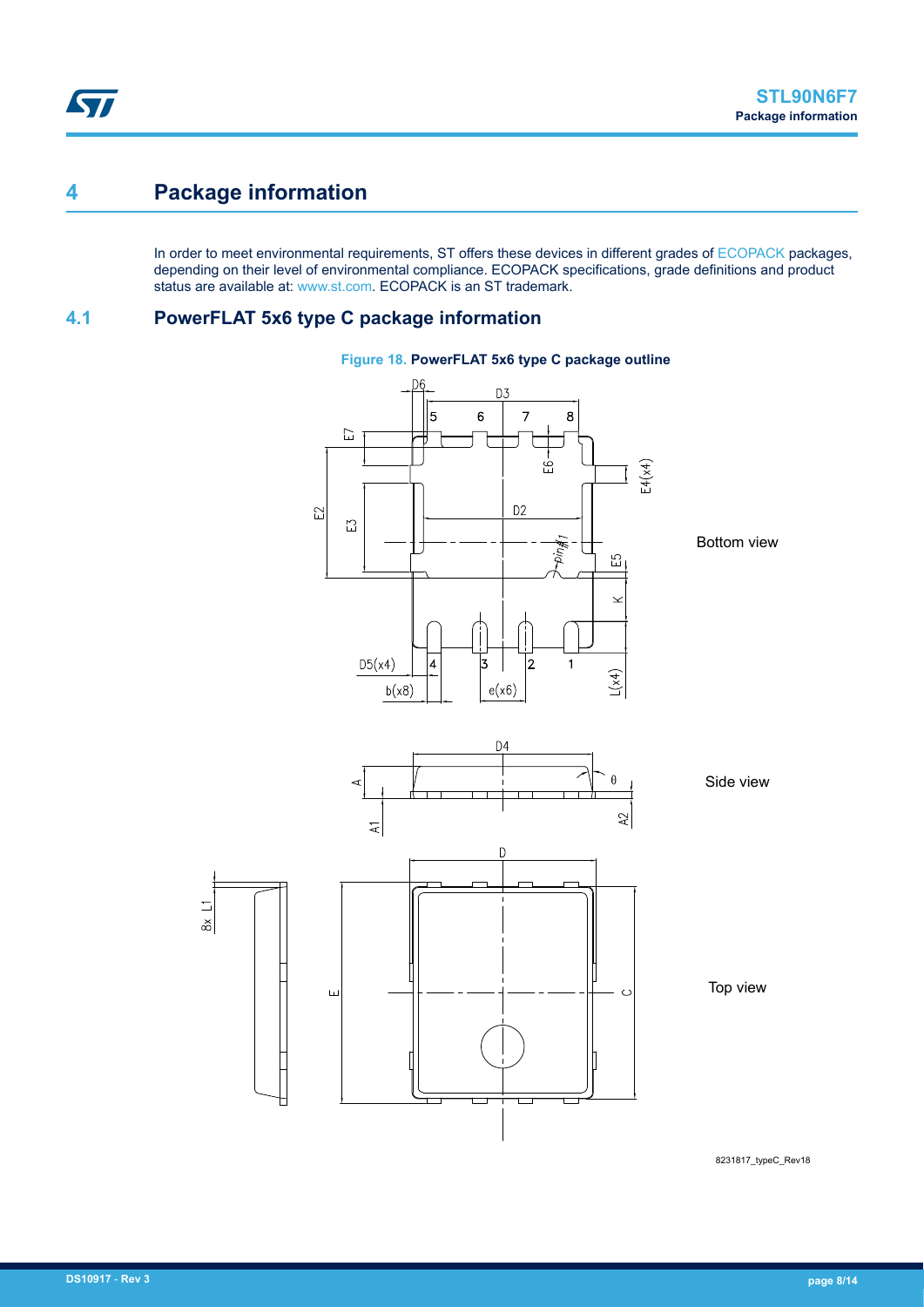| Dim.                              |             | mm    |              |
|-----------------------------------|-------------|-------|--------------|
|                                   | Min.        | Typ.  | Max.         |
| $\boldsymbol{\mathsf{A}}$         | 0.80        |       | 1.00         |
| A1                                | 0.02        |       | 0.05         |
| A2                                |             | 0.25  |              |
| $\mathsf b$                       | 0.30        |       | 0.50         |
| $\mathbf C$                       | 5.80        | 6.00  | 6.20         |
| $\mathsf D$                       | 5.00        | 5.20  | 5.40         |
| D <sub>2</sub>                    | 4.15        |       | 4.45         |
| D <sub>3</sub>                    | 4.05        | 4.20  | 4.35         |
| D <sub>4</sub>                    | 4.80        | 5.00  | 5.20         |
| D <sub>5</sub>                    | 0.25        | 0.40  | 0.55         |
| D <sub>6</sub>                    | 0.15        | 0.30  | 0.45         |
| $\mathsf{e}% _{t}\left( t\right)$ |             | 1.27  |              |
| E                                 | 5.95        | 6.15  | 6.35         |
| E2                                | 3.50        |       | 3.70         |
| E <sub>3</sub>                    | 2.35        |       | 2.55         |
| E <sub>4</sub>                    | 0.40        |       | 0.60         |
| E <sub>5</sub>                    | 0.08        |       | 0.28         |
| E <sub>6</sub>                    | 0.20        | 0.325 | 0.45         |
| E7                                | 0.75        | 0.90  | 1.05         |
| K                                 | 1.05        |       | 1.35         |
| L                                 | 0.725       |       | 1.025        |
| L1                                | 0.05        | 0.15  | 0.25         |
| $\pmb{\Theta}$                    | $0^{\circ}$ |       | $12^{\circ}$ |

### **Table 7. PowerFLAT 5x6 type C package mechanical data**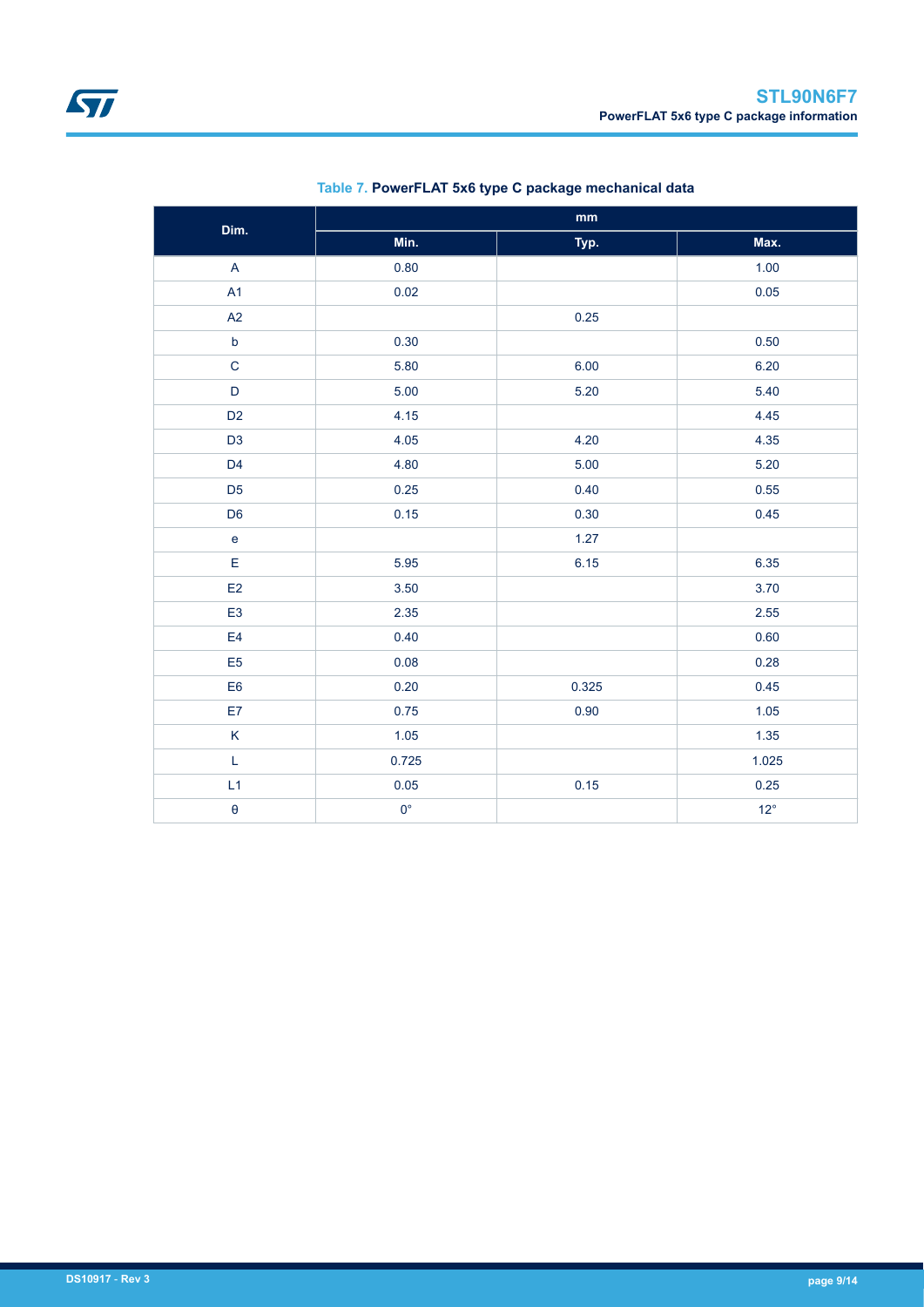# **4.2 PowerFLAT 5x6 type C SUBCON package information**

### **Figure 19. PowerFLAT 5x6 type C SUBCON package outline**



8472137\_SUBCON\_998G\_REV4 8472137\_SUBCON\_998G\_REV4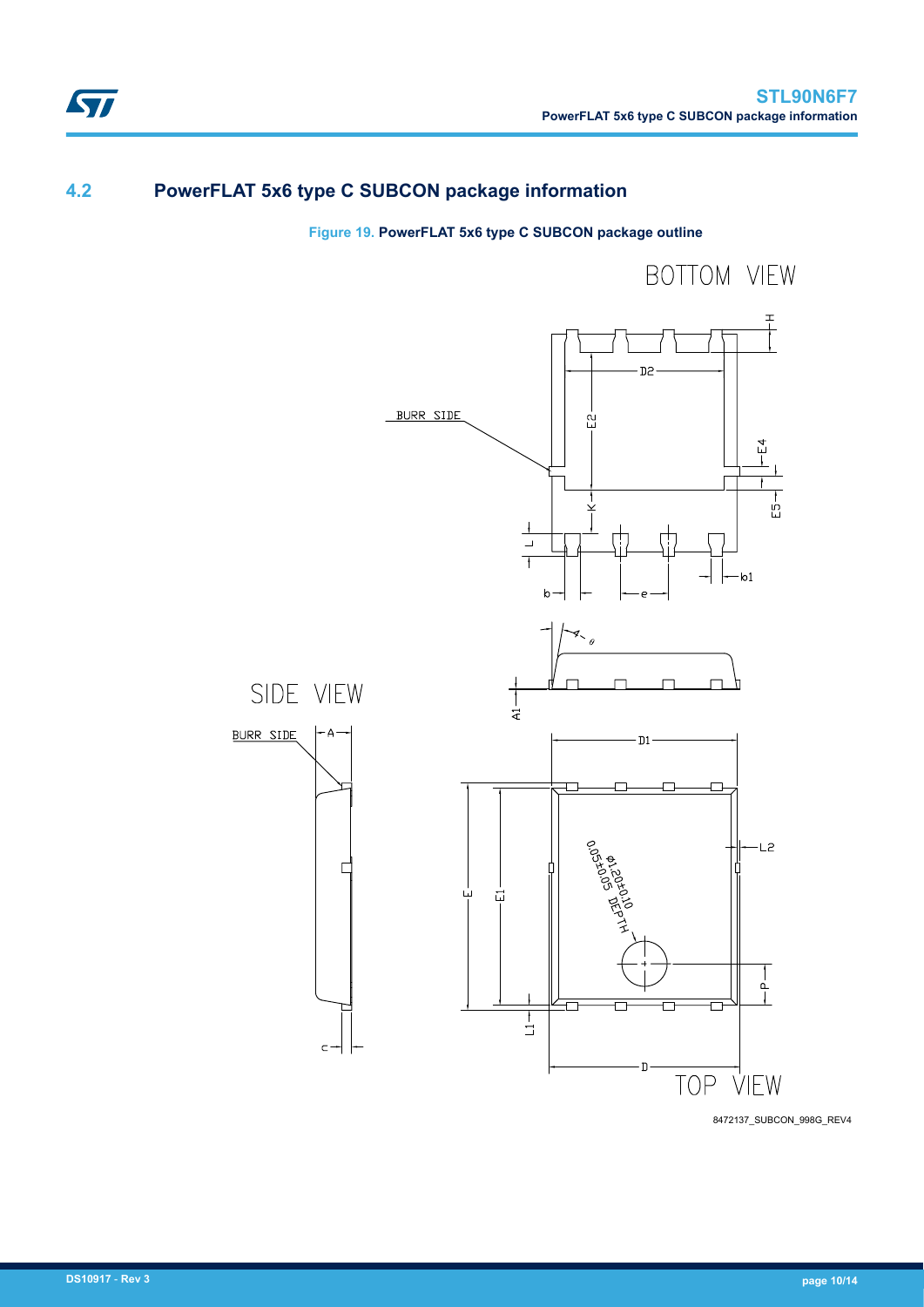| Dim.                                                        | $\mathop{\mathsf{mm}}\nolimits$ |              |              |  |  |
|-------------------------------------------------------------|---------------------------------|--------------|--------------|--|--|
|                                                             | Min.                            | Typ.         | Max.         |  |  |
| $\mathsf A$                                                 | 0.90                            | 0.95         | 1.00         |  |  |
| A1                                                          |                                 | 0.02         |              |  |  |
| $\mathsf b$                                                 | 0.35                            | 0.40         | 0.45         |  |  |
| b1                                                          |                                 | 0.30         |              |  |  |
| $\mathbf c$                                                 | 0.21                            | 0.25         | 0.34         |  |  |
| $\mathsf D$                                                 |                                 |              | 5.10         |  |  |
| D <sub>1</sub>                                              | 4.80                            | 4.90         | 5.00         |  |  |
| D <sub>2</sub>                                              | 4.01                            | 4.21         | 4.31         |  |  |
| e                                                           | 1.17                            | 1.27         | 1.37         |  |  |
| E                                                           | 5.90                            | 6.00         | 6.10         |  |  |
| E1                                                          | 5.70                            | 5.75         | 5.80         |  |  |
| E <sub>2</sub>                                              | 3.54                            | 3.64         | 3.74         |  |  |
| E4                                                          | 0.15                            | 0.25         | 0.35         |  |  |
| E <sub>5</sub>                                              | 0.26                            | 0.36         | 0.46         |  |  |
| $\mathsf{H}% _{\mathbb{R}}^{1}\left( \mathbb{R}^{2}\right)$ | 0.51                            | 0.61         | 0.71         |  |  |
| K                                                           | 0.95                            |              |              |  |  |
| L                                                           | 0.51                            | 0.61         | 0.71         |  |  |
| L1                                                          | 0.06                            | 0.13         | 0.20         |  |  |
| L2                                                          |                                 |              | 0.10         |  |  |
| $\mathsf{P}$                                                | 1.00                            | 1.10         | 1.20         |  |  |
| $\pmb{\Theta}$                                              | $8^{\circ}$                     | $10^{\circ}$ | $12^{\circ}$ |  |  |

### **Table 8. PowerFLAT 5x6 type C SUBCON package mechanical data**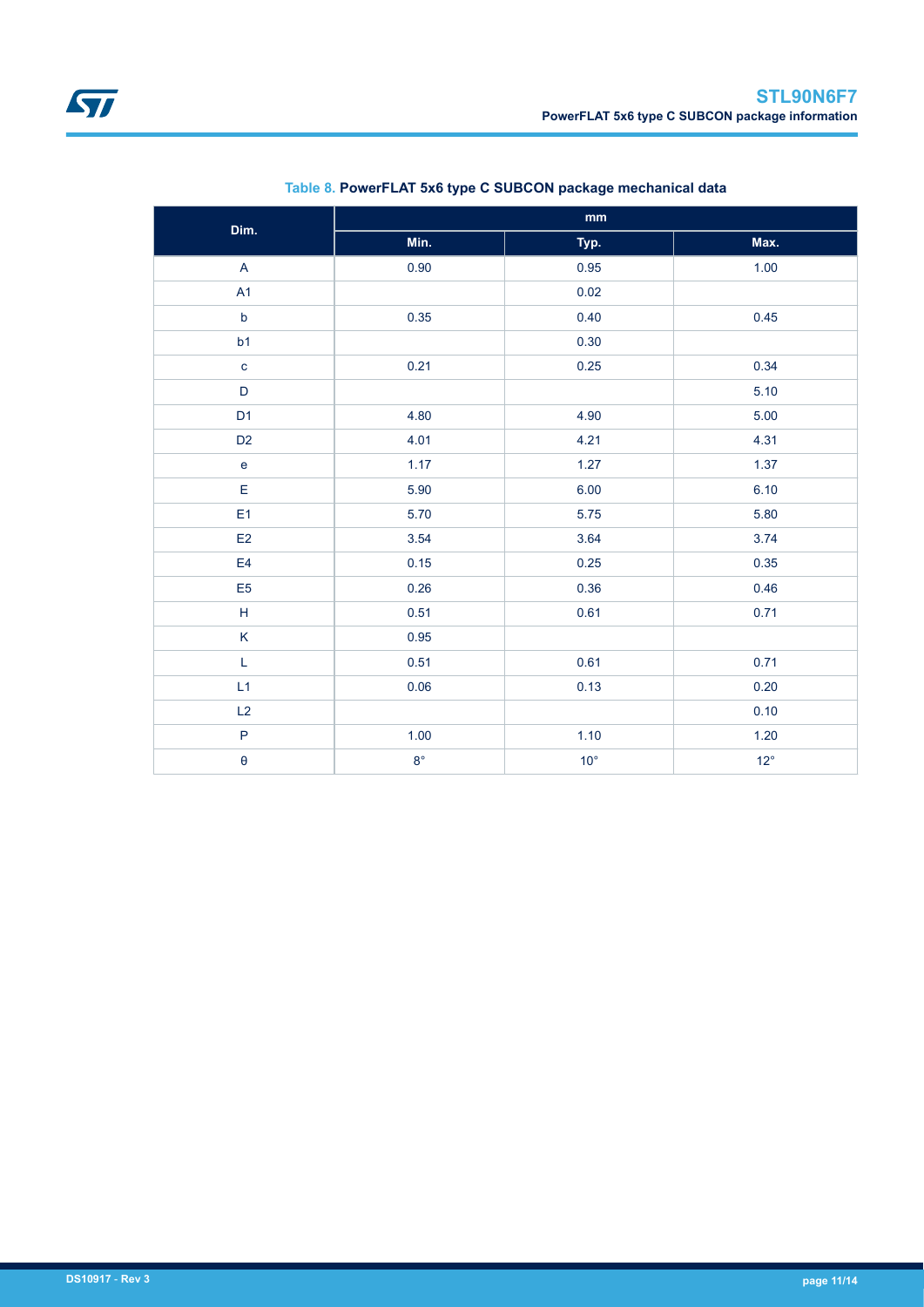

### **Figure 20. PowerFLAT 5x6 recommended footprint (dimensions are in mm)**

8231817\_FOOTPRINT\_simp\_Rev\_18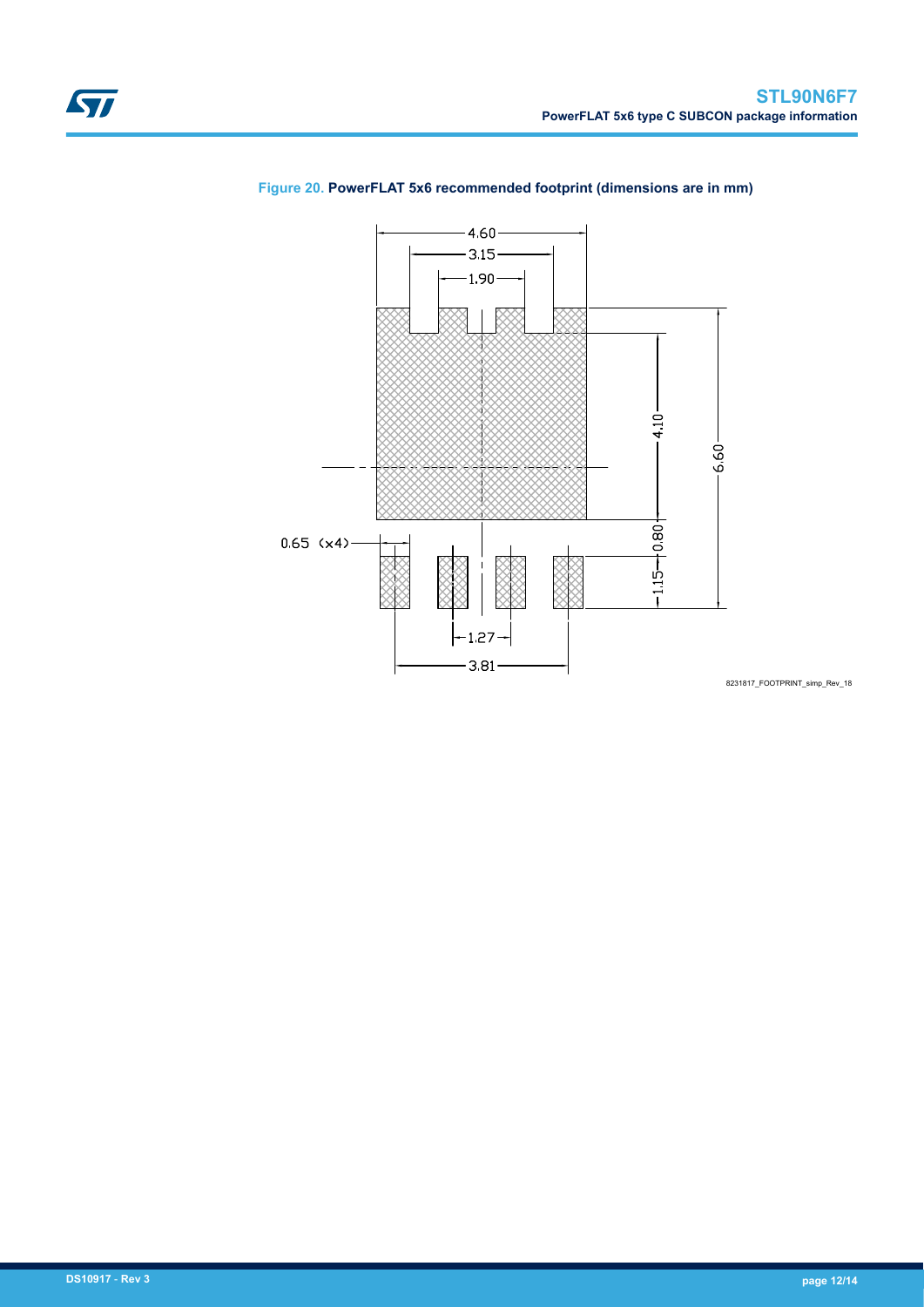# **Revision history**

#### **Table 9. Document revision history**

| <b>Date</b>      | <b>Revision</b> | <b>Changes</b>                                        |
|------------------|-----------------|-------------------------------------------------------|
| 03-Mar-2015      |                 | First release.                                        |
| 2<br>10-Jun-2015 |                 | In Section 2 Electrical characteristics:              |
|                  |                 | - updated Table 5: Dynamic                            |
|                  |                 | - updated Table 6: Switching times                    |
|                  |                 | - updated Table 7: Source-drain diode                 |
|                  |                 | Added Section 2.1 Electrical characteristics (curves) |
| 24-Jan-2020      | 3               | Updated Section 4 Package information.                |
|                  |                 | Minor text changes.                                   |